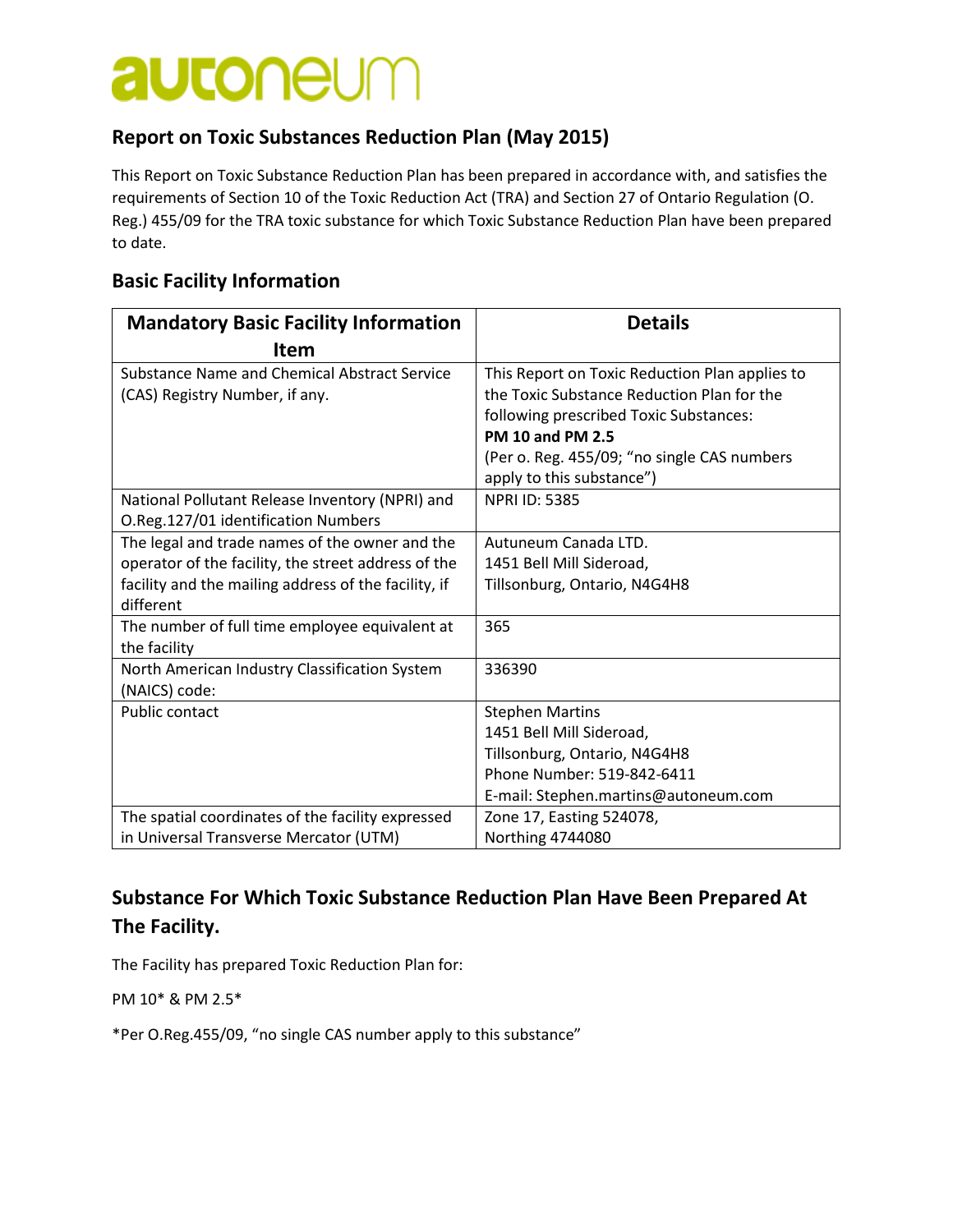# **autoneum**

#### **Toxic Substance Accounting Information**

Refer to Appendix A: TRA Toxic Substance Quantification and Accounting Summary for the information required under S. 12(1) of O. Reg. 455/09.

### **Comparison of Toxic Substance Accounting to the Original Toxic Reduction Plan, December 2013.**

The original plan prepared December 2013, reported Total Particulate Matter (TPM). The actual reportable substances are PM 2.5 and PM 10. This error was reported to the Director March 2015 and a revised and certified report was submitted to the Director in April 2015. Appendix A shows details of changes to the reporting data.

#### **Changes in Quantification Methods**

There were no changes made to any quantification methods since the preparation of the Toxic Substances accounting information for the Original Toxic Reduction Plan, December 2013.

#### **Substances removed from the report**

No substances were removed from the report.

#### **Objectives of Toxic Substance Reduction Plan**

The Objectives of the Plan is as follows:

Autoneum Canada Ltd. Will continue efforts to ensure that PM 10 & PM 2.5 emissions to the environment are minimized, through judicious waste handling and dust control equipment maintenance procedures.

The target is to reduce land disposal quantities and to maintain the present level of airborne emissions, which is at present in compliance with the MOE POI standard.

#### **Amendments to Toxic Substance Reduction Plans**

Original Toxic Substance Reduction Plan December 2013 was revised in April 2015.